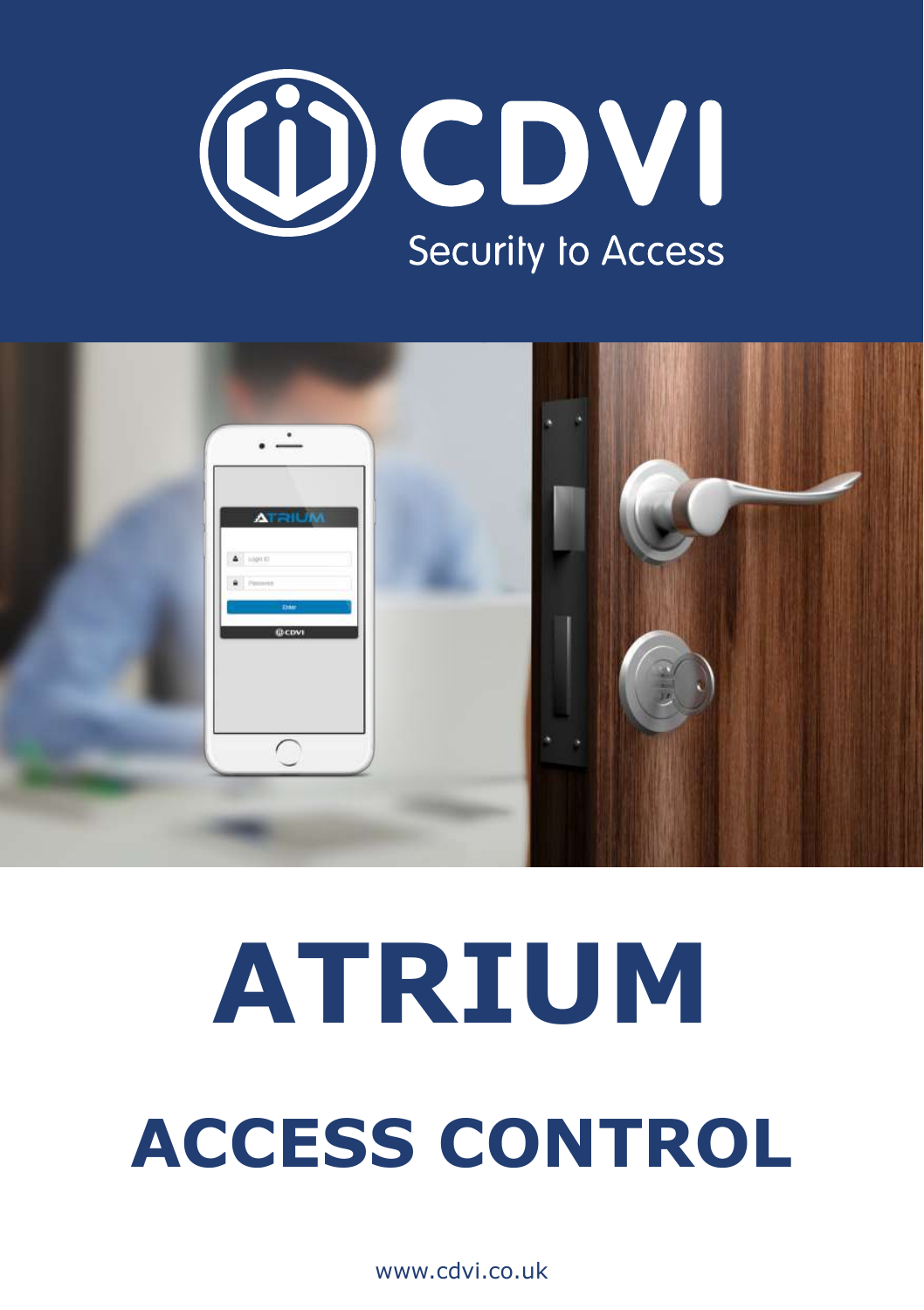

# **For installers:**

# **Flexible access control solution that's quick and easy to install**

**ATRIUM is a web-based access control system with capacity for up to 500 doors and 10,000 users.**

**With an embedded web server, all parameters can be quickly and easily configured for successful installations, from any device.**



As easy to use for one door as for 50 or 500 doors



Up to 1000 access levels for complex building management



Comprehensive reporting for full building visibility

### **Free Installer Training**

The CDVI Training Academy allows you to become a **fully certified installer** of CDVI products - all for free! Training can be carried out virtually, on-site in our stateof-the-art training room, or at your premises.

Visit **[www.cdvi.co.uk/trainin](https://www.cdvi.co.uk/training)[g](https://cdvi.co.uk/training)** for more information.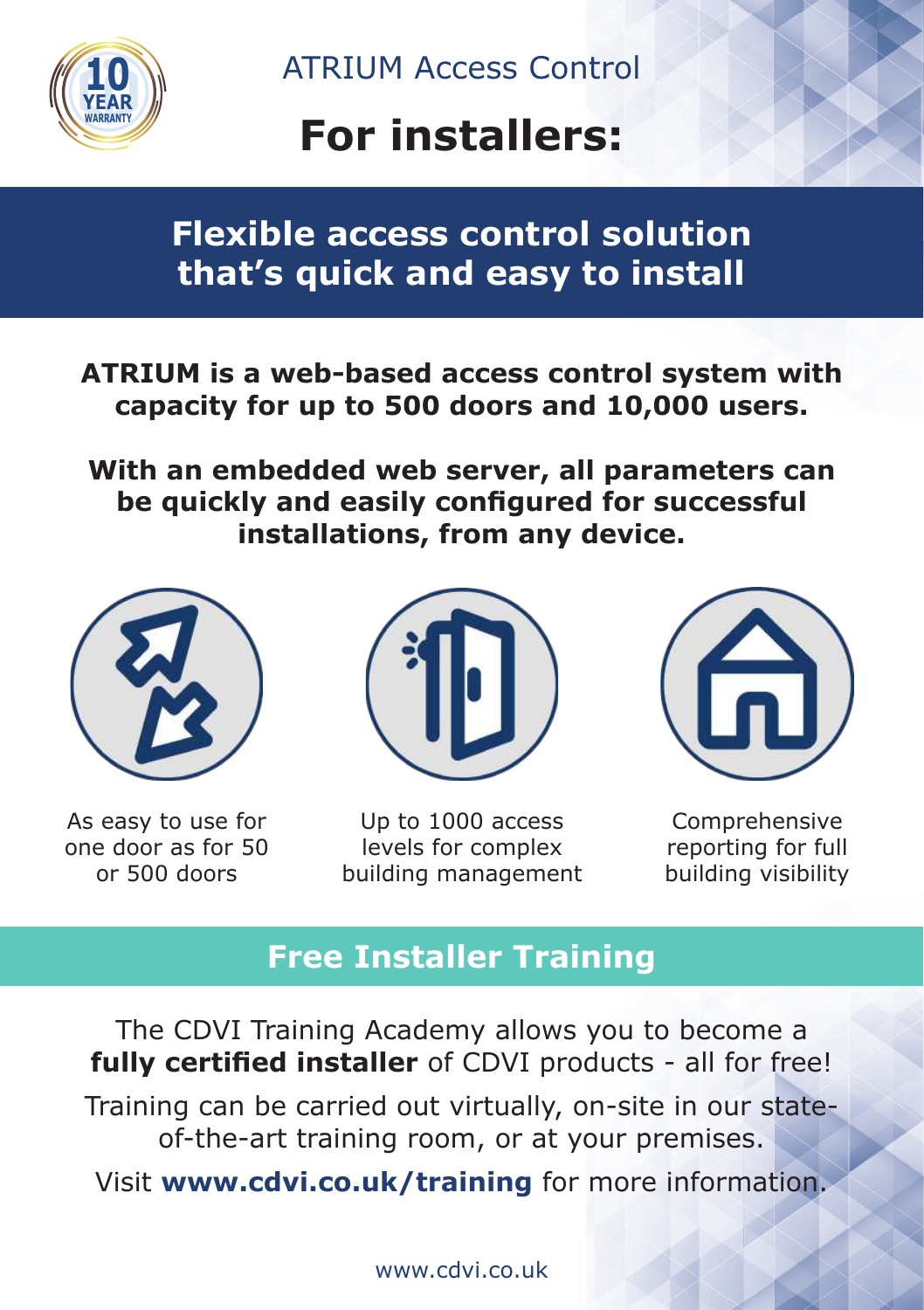

# **For your customers:**

# **A powerful system with full visibility and simple daily management**

#### **Give customers an intuitive solution backed by an industry-leading 10-year warranty.**



Built-in web server and power supply for quick and easy setup



Wide range of stylish compatible readers, keypads and cards



Combine with touchless solutions for enhanced hygiene

| One-Click Interlock for |
|-------------------------|
| creating a secure area  |
| between doors           |

Free Floorplan Manager software for a complete site overview

Immediate email alerts sent to selected contacts when specific security events occur

Anti-passback features to prevent misuse of cards through sharing or stealing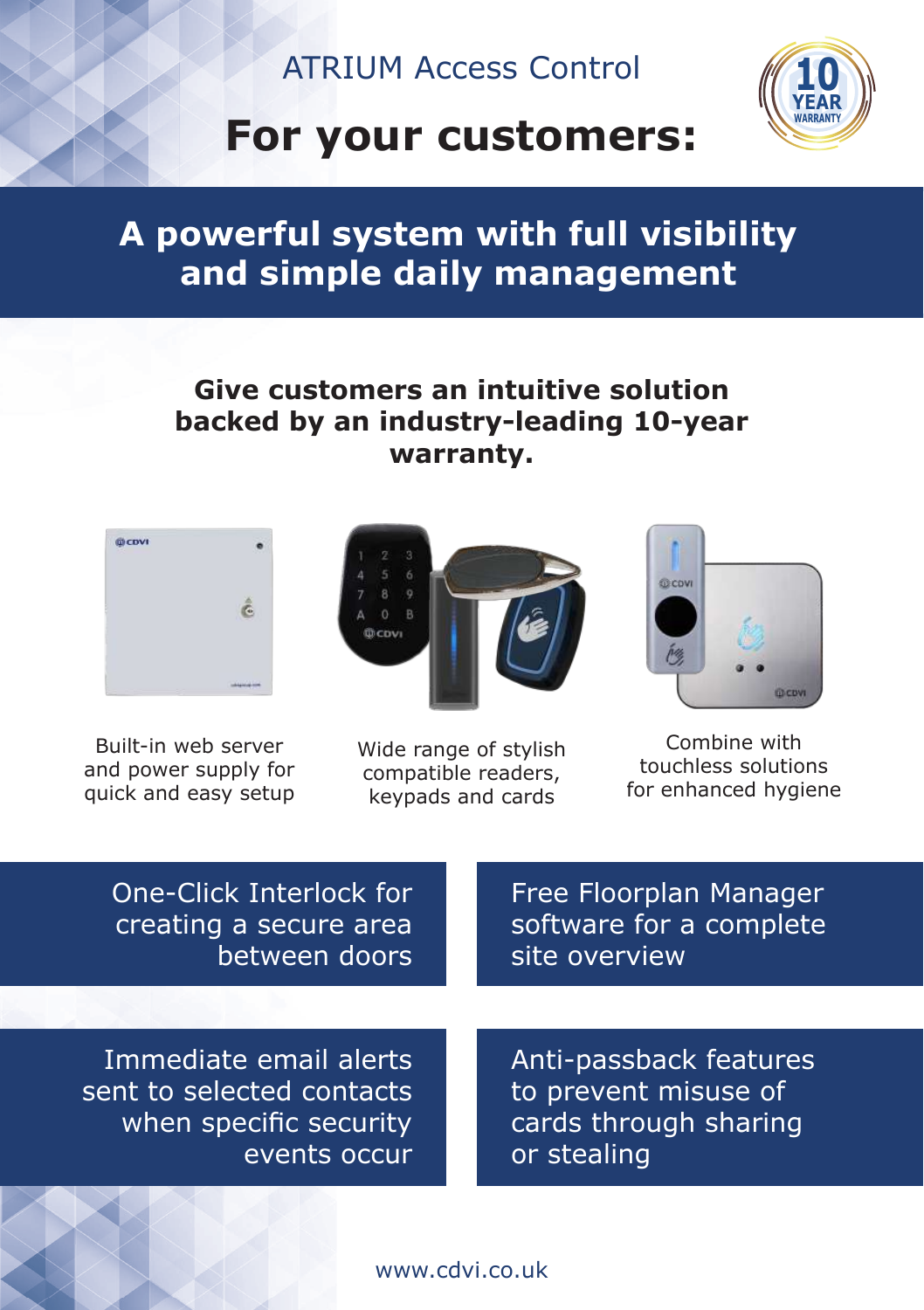



An ultra-high security version of the trusted ATRIUM access control system, KRYPTO benefits from military-grade encryption from end to end.



**Automatically create unique authentication keys for each site and each credential, with no configuration card required.** 

# **SAY 'NO' TO CARD CLONING**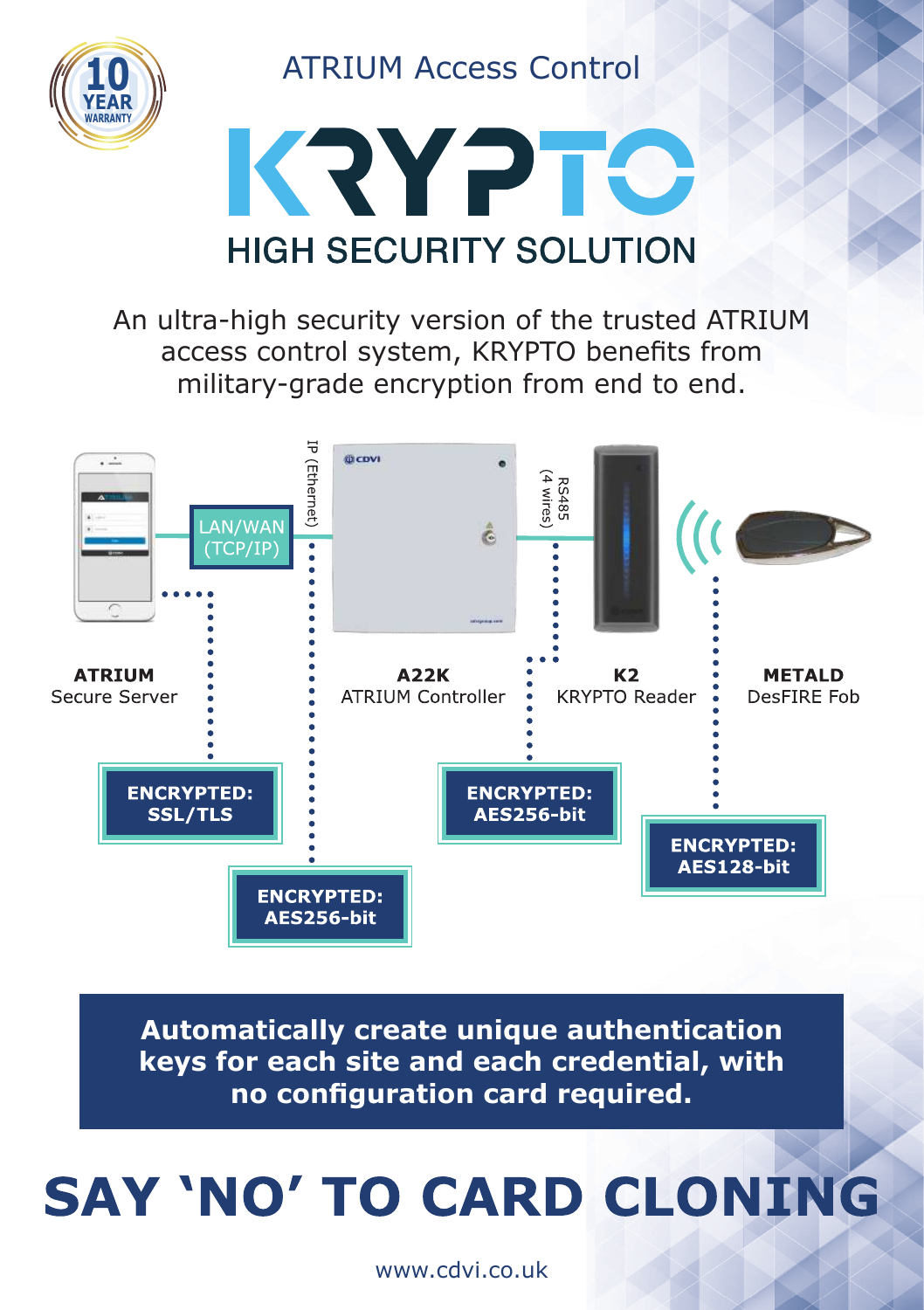# **Mobile Credentials**

- Use your smartphone as an access credential
- Five different methods for validating entry
- No annual subscription or cloud storage fees
- Free app available on iOS and Android

Mobile-PASS combines simplicity with robust security, allowing authorised users to unlock doors with their smartphone.

Compatible with the encrypted KRYPTO series only, Mobile-PASS guarantees high security from end to end.







# **ATRIUM Finder**

A handy app for installers of ATRIUM that quickly locates any controllers in your vicinity. No more tedious searching for IP addresses or waiting for IT departments.

When you've located the correct controller, simply click to log in directly to the secure web server and configure ATRIUM parameters for your system.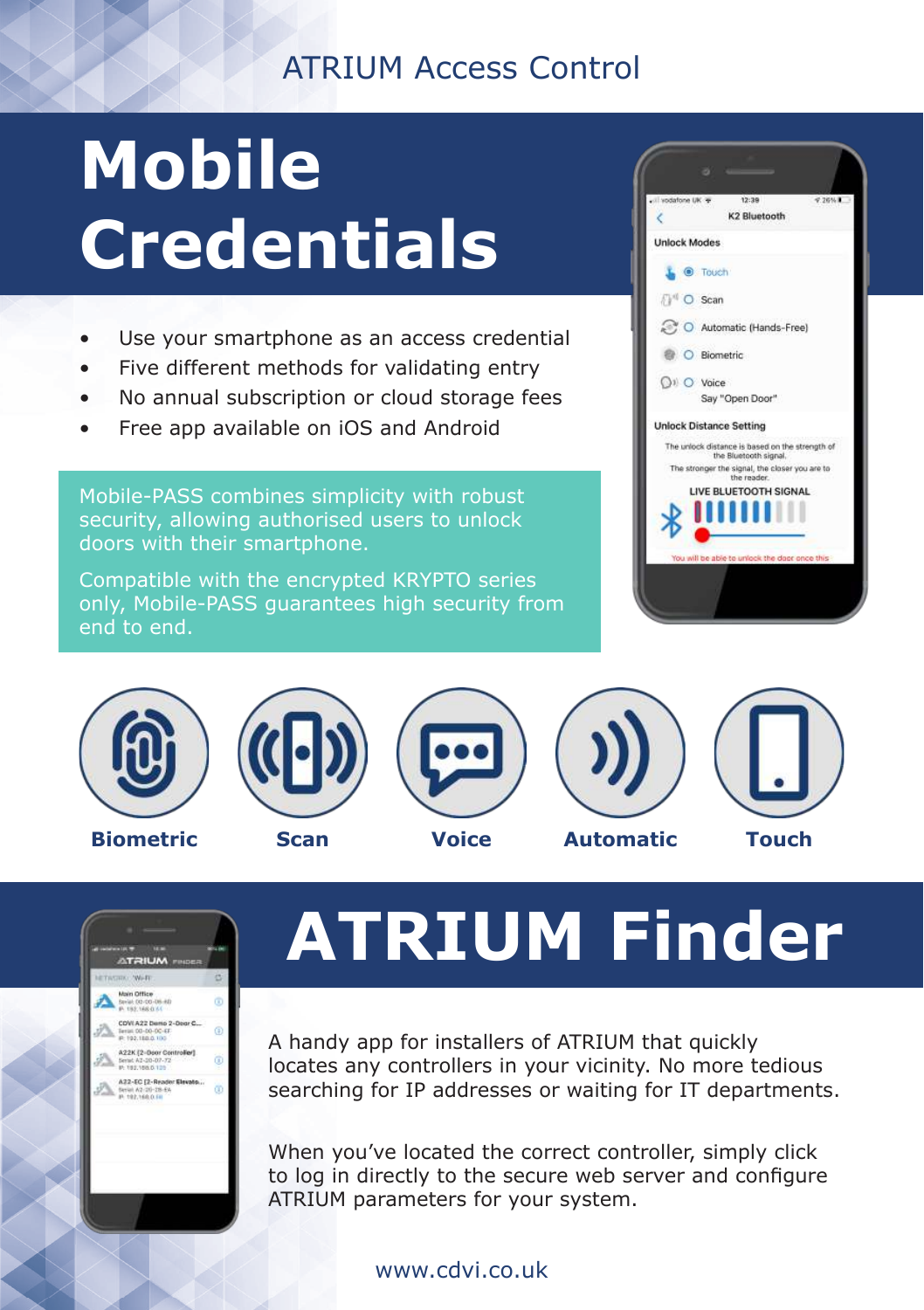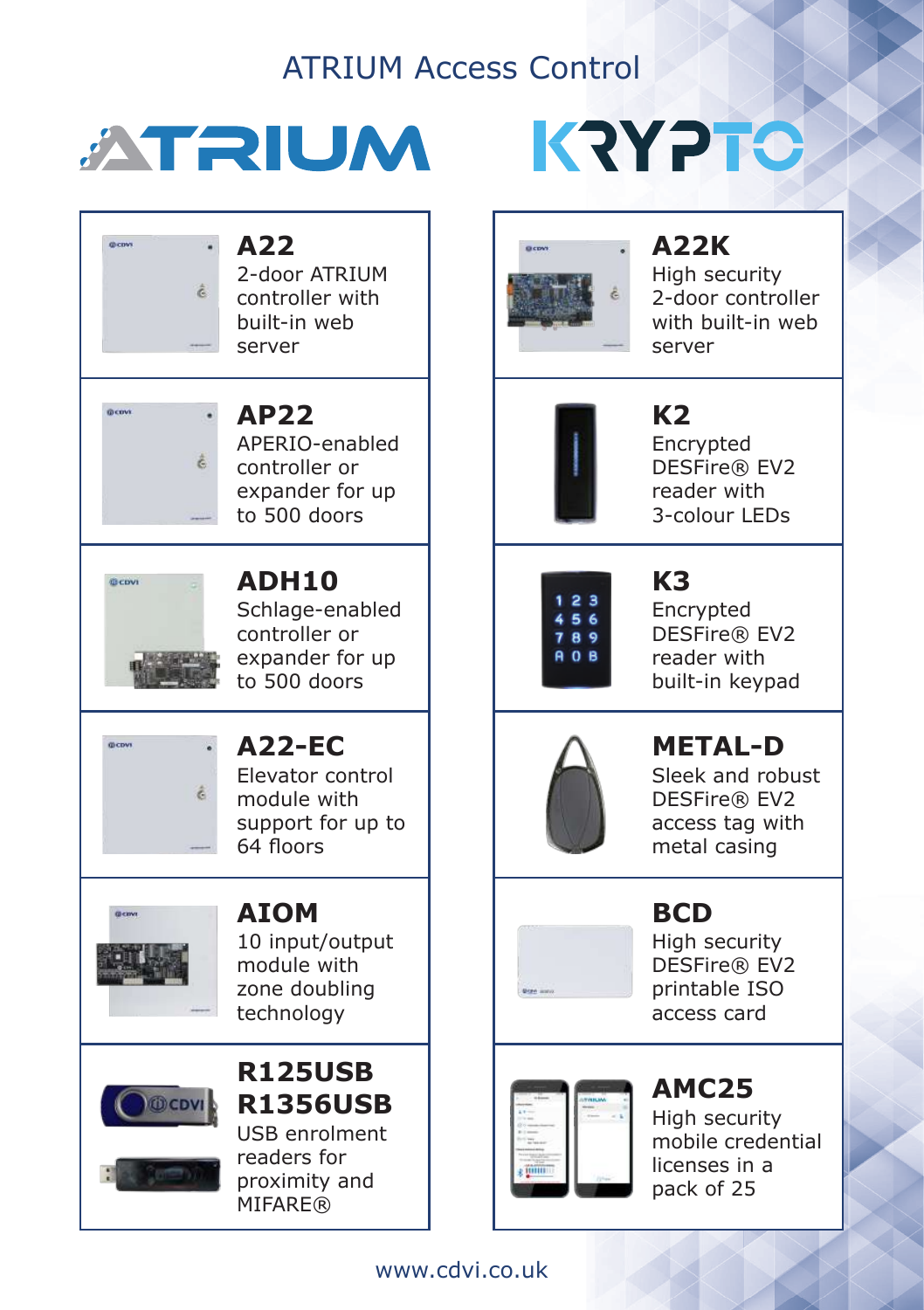# **Case Studies**

# Ribblesdale High School by EFT Systems Ltd





### **THE PROJECT**

A new access control system for a high school in the heart of the Ribble Valley.

#### **THE CHALLENGE**

To replace the ageing existing system with as little interruption to school life as possible, while designing a reliable solution to meet all the school's access control requirements.

### **THE SOLUTION**

A comprehensive ATRIUM access control system covering more than 30 doors with a network of controllers across the school. Secured with magnetic locking, the system featured stylish STAR1M readers and card control.

# MV Alfred Passenger Ferry by Clyde Technologies





#### **THE PROJECT**

A new high-tech ferry transporting vehicles and passengers between mainland Scotland and the Orkney Islands.

#### **THE CHALLENGE**

To comply with stringent maritime safety regulations and rigorously manage access to different parts of the ship.

#### **THE SOLUTION**

A 14-door installation of ATRIUM access control technology, including magnetic locking and card-controlled access. The A22 controller's IP65 watertight boxes are ideal for this project.